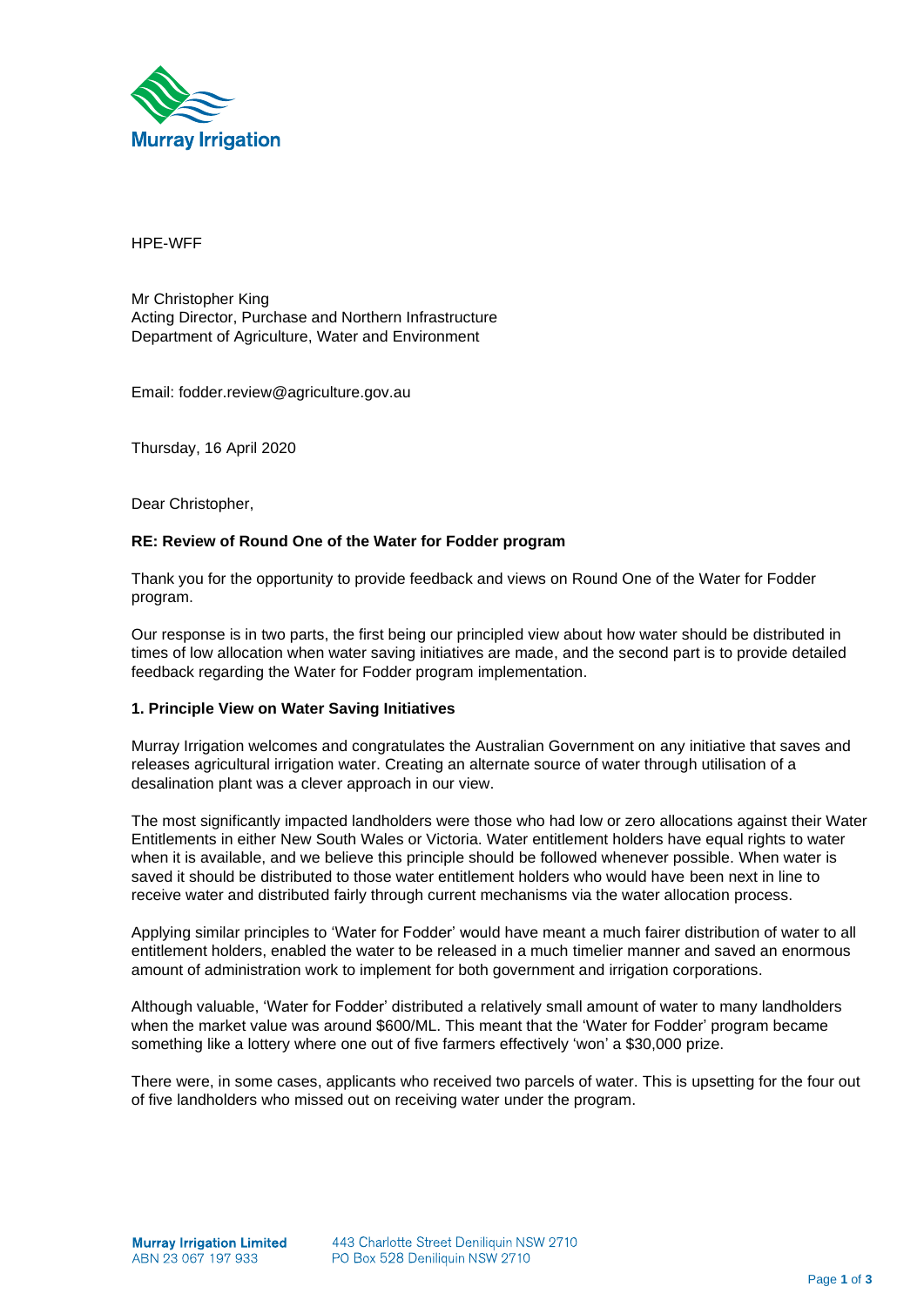# **2. Feedback for Round One of the Water for Fodder Program**

We welcome the recent announcement that landholders are now able to carryover the water they obtained through the Round One Water for Fodder program. This has provided additional flexibility and ensures the most efficient and timely use of water.

We thank the Department for the opportunity to provide detailed feedback in the areas of interest outlined in your letter.

# **Eligibility Criteria**

- Murray Irrigation has an internal administrative process that combines landholdings into single entities known as "amalgamation". We continue to be able to determine what the original landholding entities were as they relate to voting as part of our constitution. The department made the decision that amalgamated landholdings were not eligible to submit multiple applications. These criteria meant that amalgamated landholdings were worse off. The number of applications made should be eligible based on original landholdings, providing that the applicant and the irrigation corporation can provide evidence (if requested) of this.
- If the next program is oversubscribed, the balloting process should only allow one successful application per landholding entity.
- In the event that the next round is oversubscribed, consider a pro-rata approach to the amount of water available to applicants, or against another unit such as water entitlements, to spread the water further over a greater number of applicants.

### **How and when the water can be used**

- There needs to be more flexibility around where the water can be used. As long as the water is being used to grow crops that meets the program criteria, it should not matter which specific landholding the crop is grown on.
- In the application, the landholders also had to put in the coordinates of the paddock they were planning on growing the fodder. It's important to note that circumstances often change and another location either on the same or related properties is more viable, the program needs to be flexible enough to accommodate these changes.
- As stated earlier, we welcome the ability of landholders to now carry over the water obtained through the Water for Fodder program. Where landholders do not have enough water entitlements to carryover against that landholding, they should have the ability to transfer it to another landholding they own that has enough water entitlements. They can then transfer the water back at the start of next season.

### **The application process**

- The application process should be timelier, less complicated and have more support from Government. Round One was labour and resource intensive for Murray Irrigation, who's staff who were caught up between frustrated landholders and departmental rules and procedures.
- For successful applicants, the next stage of the approval process needs to be much more streamlined, with an estimated date that water will be placed on the account so that landholders can prepare. Some landholders thought the water would be in their account sooner, to then find that their crops started dying before the water arrived. Delivering water takes four to six days to arrive.
- Given the number of stages, departments and complexity surrounding external trades, we recommend that customers should be able to log in to a portal and view the status of their application. For example, the application could be anywhere between the Water for Fodder team, South Australia, WaterNSW, Murray Irrigation or the Landholder. Murray Irrigation received many calls querying the status of their application and water delivery, and we could only direct them where we thought the issue may lie. This was also an issue for customers who thought their documents had been processed but had missed an email (went to spam/junk etc.) and were unaware that they were required to submit more information before it could be processed. We